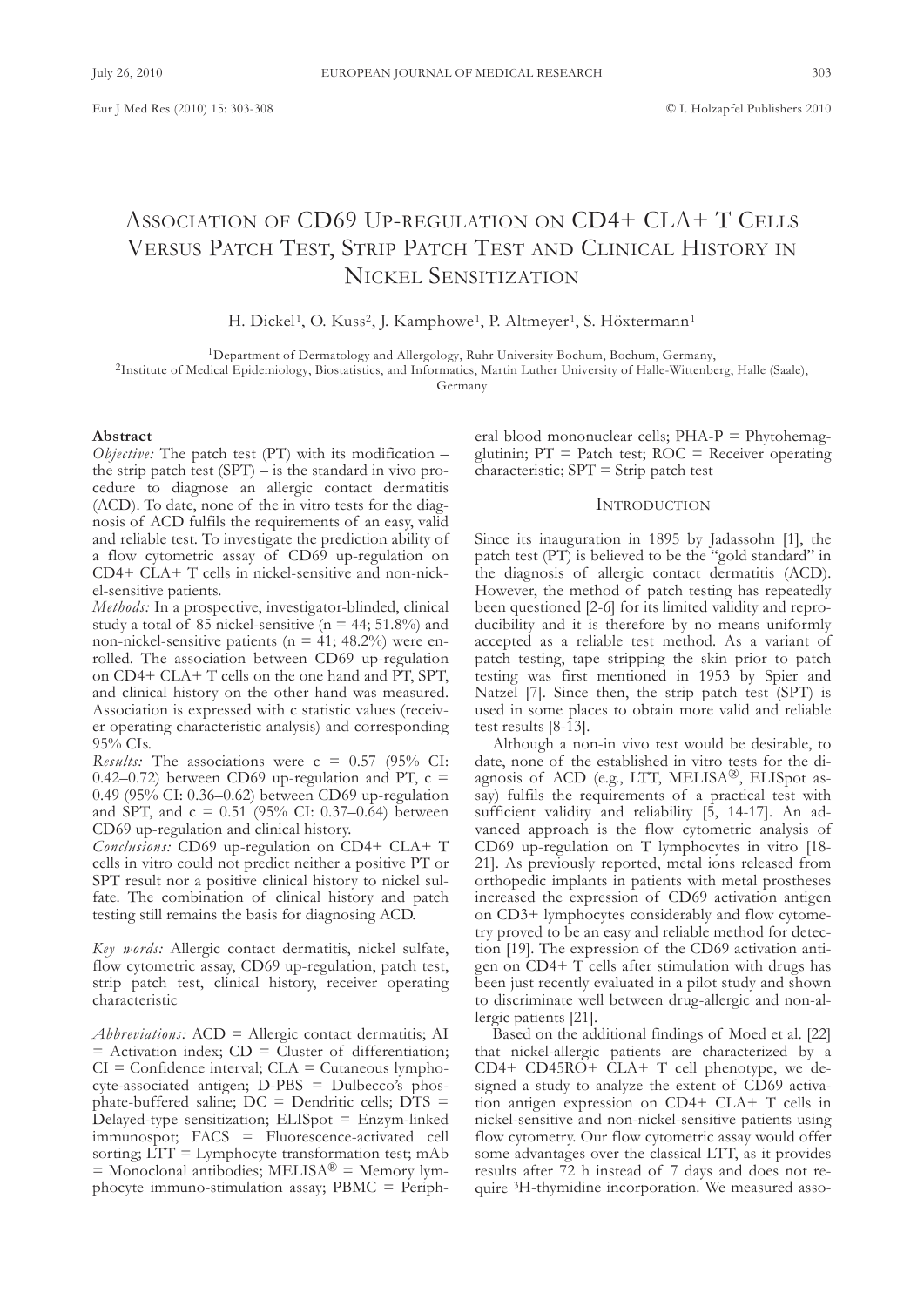ciation between CD69 up-regulation on CD4+ CLA+ T cells on the one hand and PT, SPT, and clinical history on the other hand.

# **METHODS**

The prospective, investigator-blinded, clinical study was approved by the ethics committee of the Medical faculty of the Ruhr University Bochum. Procedures were explained in detail to all patients, who signed informed consent forms prior to participation.

## PATIENT RECRUITMENT PROCEDURE

Patients had to be at least 18 years old and had to have clinically normal skin. Exclusion criteria were pregnancy, lactation, intake of immunosuppressive or immune modulating drugs such as glucocorticoids or cyclosporine, topical use of glucocorticoids at the back, and intense UV exposure on the back within the last 4 weeks prior to patch testing, respectively.

To optimize statistical power and discrimination between PT and SPT, patients were selected according to their PT and SPT results to nickel sulfate 5% pet. following a prespecified protocol. This aimed for half of the study patients being PT positive and SPT positive, respectively. We defined patients as being "nickel-sensitive" if either one of the patch tests was positive, or if the clinical history indicated a delayed-type sensitization (DTS).

To avoid the influence of a positive PT or SPT, blood samples were taken at least 6 weeks after patch testing [22]. At the time of blood sample collection, in any patient symptoms of DTS had subsided. All blood tests were obtained between 2009-03-09 and 2009-07- 06; they were coded and performed within 2 h. Patients received a small allowance for taking of blood samples.

#### PATCH TEST AND STRIP PATCH TEST

PT was performed according to standard methodology [23]. SPT was performed according to our standardized method described in details elsewhere [11, 12, 24]. Tape stripping was carried out with a  $3M^{TM}$ Blenderm™ surgical tape (3M™ Medica, 3M Deutschland GmbH, Neuss, Germany; metric 25 mm × 4.5 m); any body hair was removed before with a 3M™ clipper.

Patients were tested on the upper back with nickel sulfate 5% pet. supplied by HERMAL, Reinbek, Germany. small finn chambers on scanpor® (Epitest ltd Oy, Tuusula, Finland) were used. PT and SPT were applied to the left and right side of the upper back with one randomly chosen side tape stripped for the sPt. Other patch test batteries were applied conventionally as appropriate to the patient's presenting complaints. Tests were uniformly removed after 24 hours and readings were routinely performed at D1 (24 h) and D3 (72 h). Positive results are reported based on the second reading. The tests results were graded using the classification system of the ICDRG [25] and dichotomized for statistical analysis. All "+ $\ddot{ }$ ", "++", and "+++" positive results were summarized as positive

responses, whereas doubtful "?/ $(+)$ ", irritant "IR", and negative "–" reactions counted as negative responses.

# CLINICAL HISTORY

DTS to nickel sulfate was determined following an algorithm that used information on four questions on (i) intolerance to fashion jewelry, (ii) jeans button eczema, (iii) hand eczema by working galvanic processes, and  $(iv)$  sensitization proved by  $\overline{PT}$  in the past. Patients were classified as to whether or not they had a DTS to nickel sulfate based on their responses ("sensitized" by definition if  $\geq 2$  questions were positively answered) prior to undergoing the patch tests.

## PBMC ISOLATION AND CULTURE

Twenty milliliters of blood was collected from all the patients and placed into two BD Vacutainer® CPT™ cell preparation tubes with sodium heparin (Becton, Dickinson and Company, NJ, USA; No. 362753). PBMc were isolated from heparinized blood samples by density centrifugation on Heraeus Megafuge 16R (Thermo Scientific, MA, USA) for 20 min at 1800 ¥g. the collected PBMc were washed twice with D-PBS (Invitrogen Corporation, CA, USA; No. 14190) by centrifugation for 6 min at 250 ¥g and then resuspended in culture medium composed of RPMI-1640 medium supplemented with  $_{L}$ -glutamine (SIGMA-Aldrich company, Ayrshire, UK; No. R8758), 10% autologous serum, and 1% stabilized antibiotic antimycotic solution (sIgMA-Aldrich company; No. A5955). PBMC suspensions at a concentration of  $1 \times 10^6$  viable cells/ml were prepared; cell viability was measured by exclusion of 0.4% trypan blue.

PBMC (100  $\mu$ l) were plated in duplicate (1  $\times$  $10<sup>5</sup>/well$ ) in 96-well flat-bottomed plates (Greiner Bio-one GmbH, Essen, Germany). Stimuli were: 100 µl of fresh culture medium as negative control (composed as mentioned above), 100 µl of each non-cytotoxic nickel sulfate concentration (10-5 M, 2.6 µg/ml; 10-6 M, 262.8 ng/ml; 10-7 M, 26.3 ng/ml), and 100 µl of each PHA-P concentration as positive controls (5.0 µg/ml; 2.5 µg/ml; SIGMA-Aldrich company, Ayrshire, UK; No. L1668). Cell cultures were incubated at 37 °C in a humidified 95% air/ 5%  $CO<sub>2</sub>$  atmosphere for 72 h [21, 26] ( $CO<sub>2</sub>$  water jacketed incubator NU 4500E; NuAire Inc., MN, UsA).

The raw material nickel sulfate hexahydrate  $(NiSO<sub>4</sub>6H<sub>2</sub>O; CAS No. 10101-97-0) used for the$ fabrication of the patch test substance nickel sulfate 5% pet. was purchased from HERMAl, Reinbek, Germany. The freshly prepared stock solution of nickel sulfate (10-2 M, 2.6 mg/ml) was centrifuged and filtered onto 0.22  $\mu$ m pore filter in order to eliminate any particulate residual. In preliminary sets of samples  $(n = 12; \text{ data not})$ shown) higher concentrations of nickel sulfate (10-3 M, 262.8 µg/ml; 10-4 M, 26.3 µg/ml) showed cytotoxic effects whereas lower concentrations (10-8 M, 2.6 ng/ml; 10-9 M, 262.8 pg/ml) showed no effects.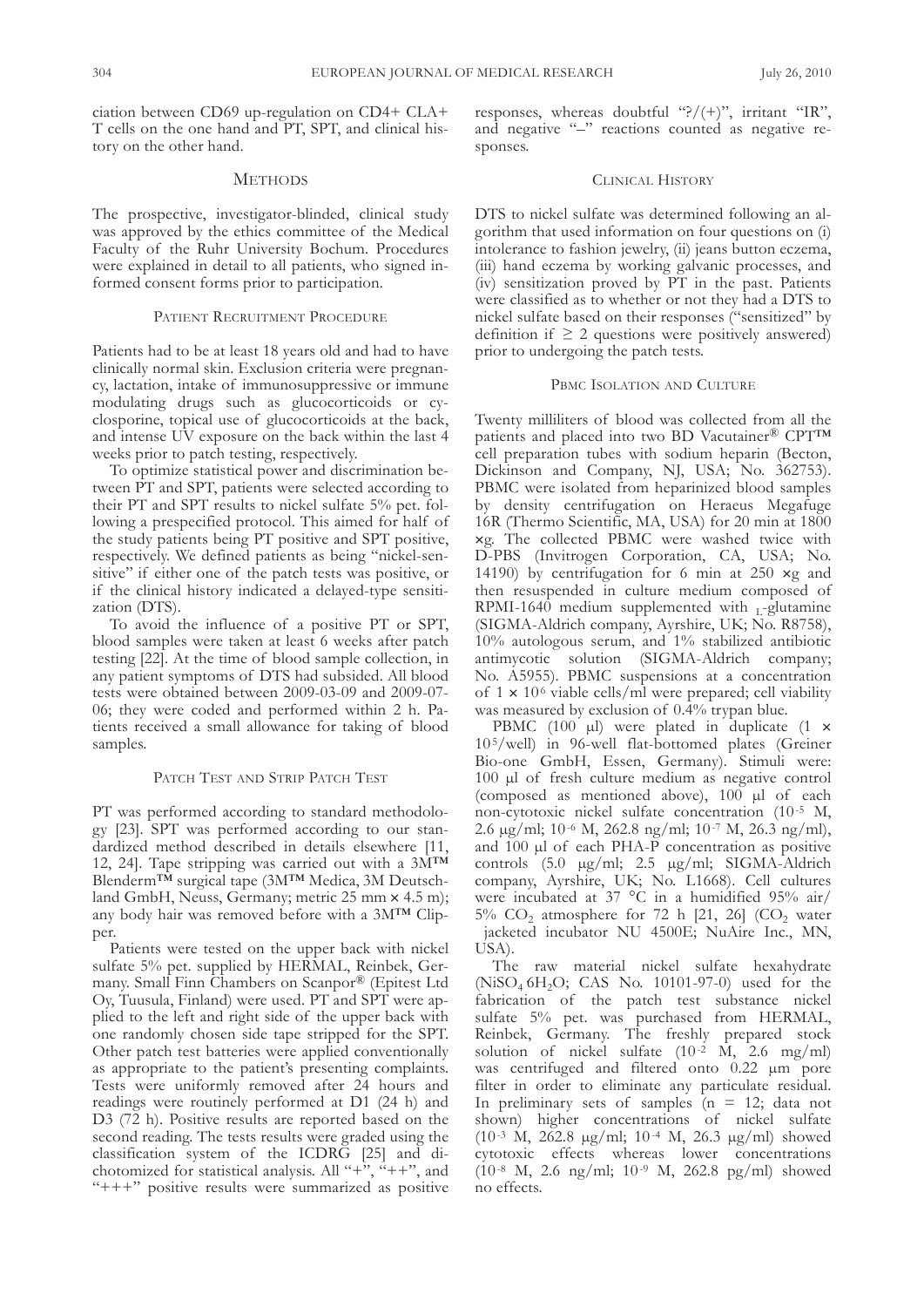# FLOW CYTOMETRIC ANALYSIS OF CD69 UP-REgUlAtIon

After incubation the PBMc were washed with D-PBs and then surface stained for 30 min in the dark at 4 °C with a suspension of mAb for detection of cD69-activated CD4+ CLA+ T cells: anti-CLA-FITC/anticD4-PE-cy7/anti-cD45-PercP-cy5.5/anti-cD69- APc/anti-cD3-APc-H7 (BD Biosciences, cA, UsA).

The proportion of CD45/CD3/CD4/CLA/CD69positive PBMC was evaluated on  $\geq 20,000$  events within the scatter gate cD3 using a 3 laser (488, 405, 633 nm) 8 parameter FACSCanto™ II flow cytometer with fAcsDiva™ software (BD Biosciences, cA, UsA). The results were normalized for heterogeneous background proliferation. Thus, a ratio ("activation index", AI) [19] between the percentage of cD45/ cD3/cD4/clA/cD69-positive cells stimulated with nickel sulfate and the percentage of the control cells stimulated with culture medium only was expressed. An AI value < 0.9 may be interpreted as "low activation",  $\geq 0.9$  and  $\leq 2$  as "normal activation", and  $\geq 2$  as "high activation"/"positive" [19, 21, 26]. We used the maximum AI across the three nickel sulfate concentrations (10-5 M, 10-6 M, 10-7 M) for statistical analysis.

#### BlInDIng

The reading physician (H.D.) was blinded with respect to (i) the clinical history and (ii) which side of the patient's back was tape stripped. Unblinding was done after the second reading for clinical interpretation of test results. The laboratory technician performing the flow cytometric assay of CD 69 up-regulation (S.H.) was blinded with respect to (i) the clinical history and (ii) the patch test results.

#### STATISTICAL ANALYSIS

for descriptive purposes, we report categorical variables as absolute (relative) frequencies, and continuous variable as median (min-max,  $Q1$ ,  $Q3$ ). To measure association between flow cytometric assay of cD 69 upregulation (maximum AI) on the one hand and PT, SPT, and clinical history on the other hand, we applied Roc analysis and the corresponding c statistic measuring the area under the ROC curve. The c statistic can be conveniently interpreted as the probability of a PT positive (or SPT positive, or clinical history positive) patient having a larger maximum AI, than a PT negative (or SPT negative, or clinical history negative) patient. Thus, values of the c statistic of 0.5 corresponds to purely random association, whereas values of 0 or 1 correspond to a perfect association. All c statistics are given with the respective 95% cIs. statistical analyses were conducted with SAS® (SAS Institute, Cary, NC, UsA), Version 9.2., where the newly introduced Roc statement in the LOGISTIC procedure allows ROC analysis and calculates cIs for the c statistic.

#### **RESULTS**

Demographic and clinical characteristics of the 85 nickel-sensitive ( $n = 44$ ; 51.8%) and non-nickel-sensi*Table* 1. Demographic and clinical patient characteristics ( $N =$ 85).

| Characteristic                                                                    | Value                                              |
|-----------------------------------------------------------------------------------|----------------------------------------------------|
| <b>Age</b> (years), median (min-max, Q1, Q3) 53 (18-75, 44, 60)                   |                                                    |
| Sex, $n$ $\left(\frac{0}{0}\right)$<br>female<br>male                             | 60(70.6)<br>25(29.4)                               |
| Fitzpatrick skin phototype, $n \ (\%)$<br>I<br>H<br>Ш<br>IV<br>V, VI              | 1(1.2)<br>64 (75.2)<br>19 (22.4)<br>1(1.2)<br>0(0) |
| CD69 up-regulation by Ni stimulation<br>AI*, median (min-max, Q1, Q3)             | $2.5(0.3-61.0, 1.5, 5.7)$                          |
| Positive skin reaction to Ni, n $\left(\% \right)$<br>in PT on D3<br>in SPT on D3 | 21 (24.7)<br>37(43.5)                              |
| <b>Positive clinical history to Ni</b> , n $\binom{0}{0}$ 31 (36.5)               |                                                    |

Q1 = 25<sup>th</sup> percentile; Q3 = 75<sup>th</sup> percentile; Ni = nickel sulfate;  $D3 =$  second reading at 72 h;  $* = AI$  is defined as the maximum AI across the three nickel sulfate concentrations (10<sup>-5</sup> M, 10-6 M, 10-7 M).

tive patients ( $n = 41$ ; 48.2%) enrolled in the study are summarized in Table 1.

# ASSOCIATION OF THE FLOW CYTOMETRIC ASSAY OF cD 69 UP-REgUlAtIon VERsUs Pt, sPt AnD CLINICAL HISTORY

There was no association between the extent of CD69 activation antigen expression on  $CD4+ CLA+ T$  cells in vitro and PT, SPT, and clinical history. C statistics differed only marginally from the value of no association, which is 0.5 (fig. 1 A-c).

PREDICTION OF SENSITIZATION BY PT SPT, AND FLOW cytoMEtRIc AssAy of cD 69 UP-REgUlAtIon

In relation to the clinical history, PT alone predicts satisfyingly the sensitization to nickel sulfate ( $c = 0.69$ ,  $95\%$  CI: 0.59–0.79). The prediction accuracy could be improved significantly to good by additionally performing the SPT ( $c = 0.83$ , 95% CI: 0.74–0.92). However, no further diagnostic information could be gathered by additionally using the results of the flow cytometric assay of CD69 up-regulation on CD4+ CLA+ T cells (c =  $0.83$ ,  $95\%$  CI:  $0.74-0.93$ ).

# **DISCUSSION**

In the present study the flow cytometric assay of cD69 up-regulation on CD4+ CLA+ T cells could not predict neither a positive PT or SPT result nor a positive clinical history to nickel sulfate (fig. 1 A-c). on the contrary, we found relevant improvements in prediction of clinical history-based nickel sensitization beyond PT by the sPt, but not by our flow cytometric assay.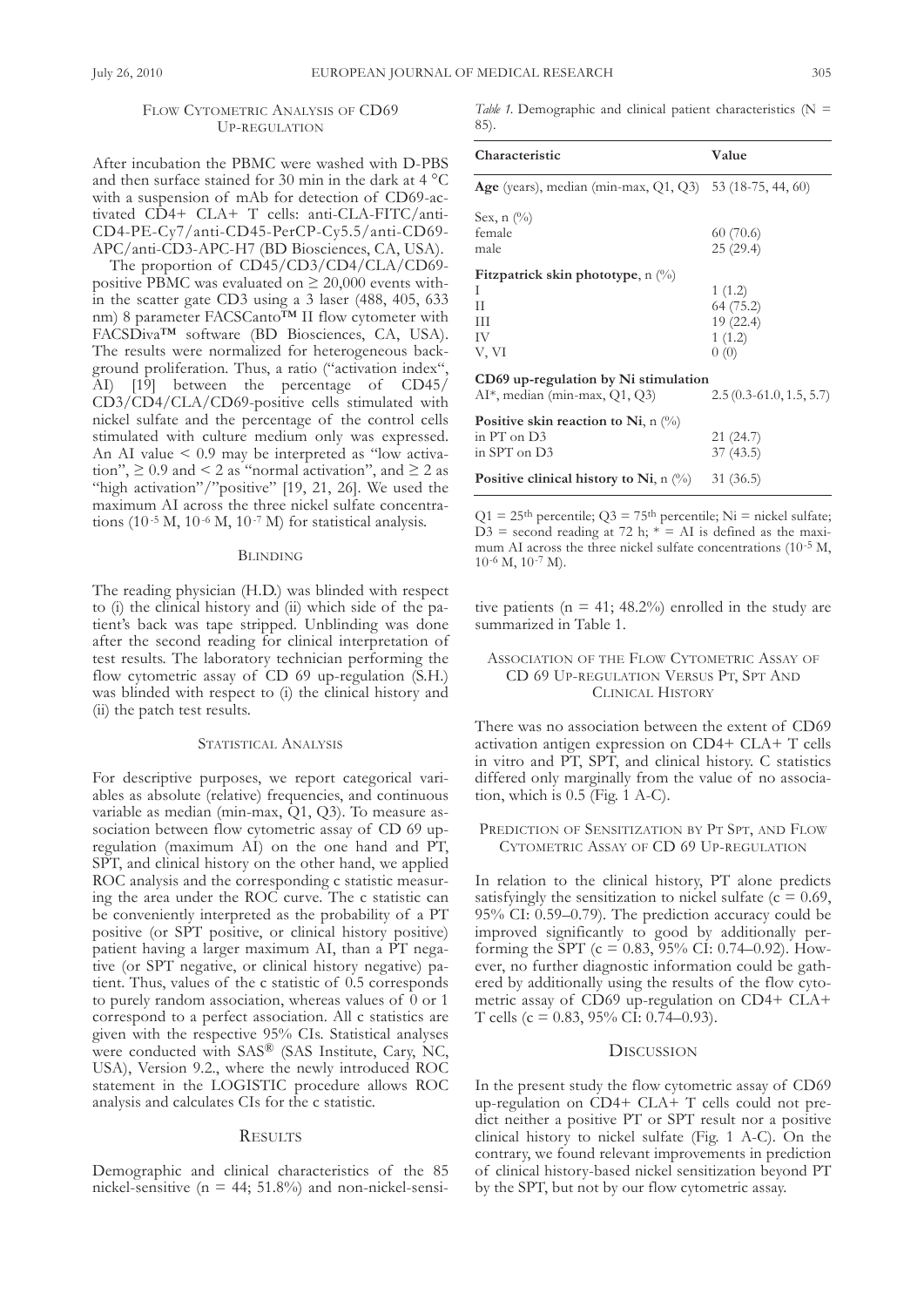



In the in vitro tests so far, the response of PBMc to nickel sulfate generally appeared to be variable, and at best weakly correlated with the PT response [27, 28]. Association with the SPT response was never investigated before. Nevertheless, the PT is usually the reference standard against which in vitro tests are compared [14, 15, 27, 29], despite its numerous methodological drawbacks (e.g., false-positive and false-negative test results) [20]. Only few authors have like us additionally focused on assessing association of in vitro tests and clinical history [30].

### METHODOLOGICAL ASPECTS CONCERNING THE DIscoRDAnt REsUlts

first, the basis of the study was the observation of Moed et al. [22] that CD4+ CD45RO+ CLA+ and not CD8+ T cells proliferate and produce cytokines in response to nickel. Additionally, they confirmed that clA can serve as a preselection marker to improve detection of antigen-specific T cells in patients with suspected AcD. In the initial sensitization phase, naive T cells in the regional lymph nodes are primed by local antigen-bearing Dc and expand clonally [31, 32]. By

*Fig.* 1. Area under the ROC curve (c statistic) for flow cytometric assay of cD69 up-regulation predicting in vivo test results (A, B) and clinical history (C).

expressing clA which is a specific chemokine receptor involved in lymphocyte homing to skin, these T cells are then enabled to circulate throughout the blood into the dermis [19, 33, 34]. In the following elicitation phase, the T-cell mediated ACD reaction occurs normally 24-72 h after re-exposure to antigen [32]. Within the first 24 hours, the integral membrane protein cD69 is transiently expressed on the antigenspecific T cells and acts as a co-stimulator for T cell activation and proliferation. Thus, it was reasonable to postulate that an expression assay of cD69 on cD4+  $CLA+T$  cells is a promising readout test of DTS. However, we omitted staining with anti-cD45Ro-FITC due to a too high restriction resulting in a small number of analyzable T cells. Second, it is reported that nickel sulfate has in contrast to other metal salts non-specific stimulatory properties in vitro which still is a major problem [14, 15, 17]. In our study we obtained the raw material of nickel sulfate hexahydrate straight from the production process of the patch test substance and the highest concentration used for stimulation was 2.6  $\mu$ g/ml [14]. Thus, a cytotoxic or mitogenic effect of the nickel concentrations should be unlikely because concentrations of nickel sulfate greater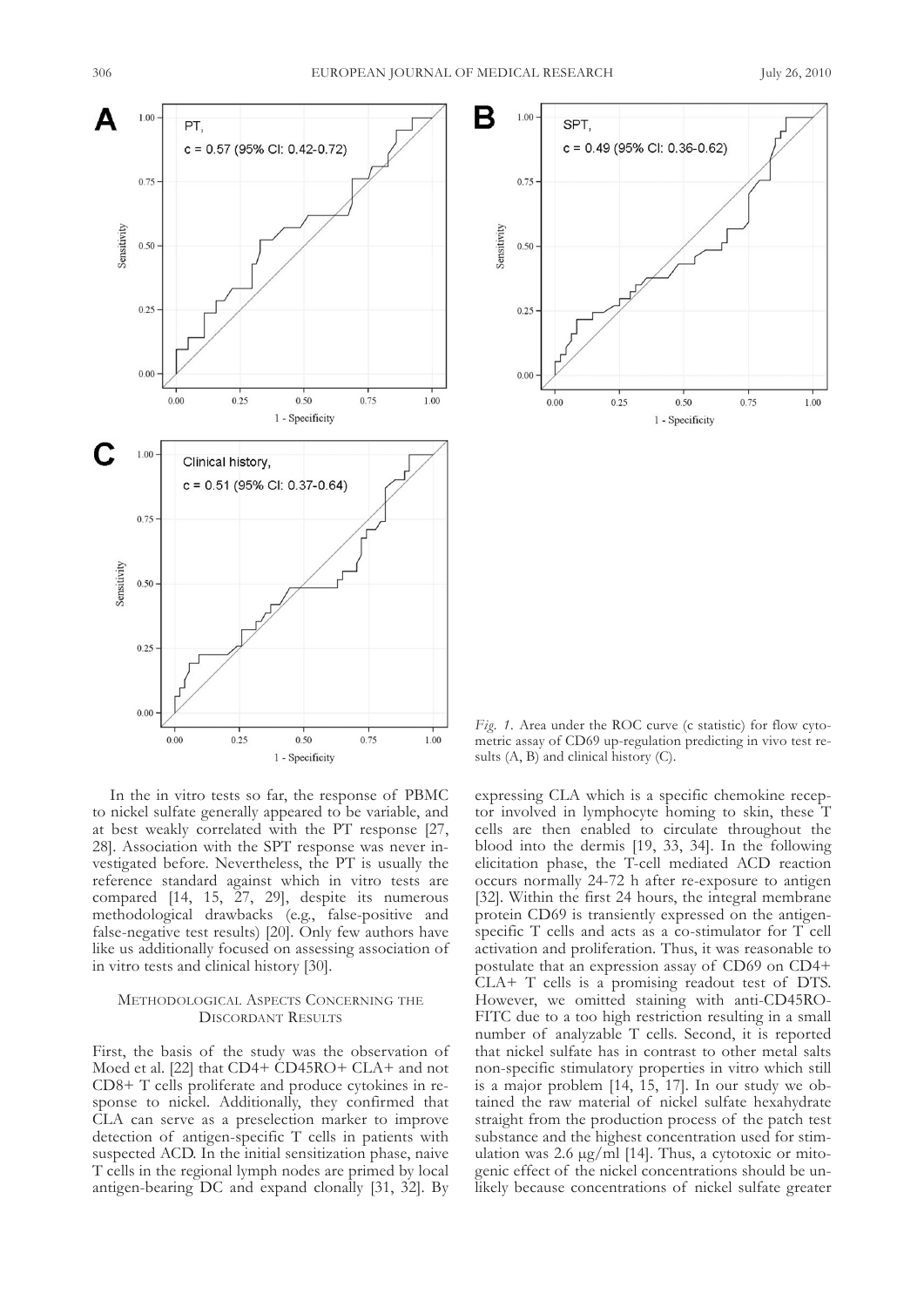than  $5.0 \mu g/ml$  were found to stimulate cells from certain non-sensitized individuals, i.e. induce false positive test results [27, 29]. Additionally, from our data (median  $AI = 2.\overline{5}$ , Table 1) it is unlikely that the flow cytometric assay of cD69 up-regulation on cD4+  $CLA+T$  cells produced false negative test results because of a too weak activation of  $T$  cells by nickel sulfate [21].

# BIOLOGICAL ASPECTS CONCERNING THE DISCORDANT **RESULTS**

first, Beeler et al. [21] showed only recently that flow cytometric measurement of cD69 up-regulation on  $CD4+T$  cells is a promising alternative to LTT in diagnosing drug hypersensitivity. However, they reported that the high frequency of activated T cells could not be explained by a rapid expansion of few drug reactive T cells and that only up to  $5\%$  of CD69+ T cells reacted to drug stimulation with cytokine production. Thus, they distinguished between two subsets of T cells: (i) few drug-reactive T cells, which are most likely identical to the proliferating and/or cytokine-secreting T cells, and (ii) many drug-activated "bystander" T cells, which reacted to cytokines secreted by the "truly" drug-specific T cells. From this they argued that this does not affect the specificity of the test, but substantially increases its sensitivity. second, a positive in vitro test together with a negative PT or SPT could be explained by the fact that nickel-specific T cells were found in patients without nickel allergy [14]. On the contrary, there is a positive PT or SPT and a negative in vitro test which might theoretically be due to nickel-specific cells homing to the site of local skin reaction. Finally, different  $\overline{T}$  cell subsets may be activated in vitro and in vivo upon contact with nickel sulfate and could explain non-correlating test results [32].

## **CONCLUSION**

The flow cytometric assay of CD69 up-regulation on  $CD4+ CLA+ T$  cells as an alternative to existing in vitro tests is no help for diagnosing AcD to nickel. In consequence, the combination of clinical history and patch test results continues to be the basis for the diagnosis of AcD [17]. further studies are needed in search of an innovative in vitro test method with sufficient discrimination between allergic and non-allergic patients [26].

*Conflict of interests statement:* All authors declare that they have no personal funding.

Acknowledgments: The study was supported with test material (Blenderm™ surgical tapes, clippers) for the strip patch test by 3M™ Medica, 3M Deutschland GmbH, Neuss, Germany. We thank the patients for their participation in our study.

#### **REFERENCES**

1. Jadassohn J. zur kenntnis der medicamentösen Dermatosen. Verhandlungen der Deutschen Dermatologischen gesellschaft, 5. kongreß, graz, 1895. Braumüller, Wien 1896; 103-129.

- 2. nethercott JR. Practical problems in the use of patch testing in the evaluation of patients with contact dermatitis. curr Probl Dermatol 1990; 2: 97-123.
- Nethercott JR. Sensitivity and specificity of patch tests. Am J contact Dermat 1994; 5: 136-142.
- Shuster S. Patch-test sensitivity and reproducibility in individuals and populations. Am J contact Dermat 1992; 3: 74-78.
- 5. Belsito DV, Storrs FJ, Taylor JS, Marks Jr JG, Adams RM, Rietschel Rl, Jordan WP, Emmett EA. Reproducibility of Patch Tests: A United States Multicenter study. Am J contact Dermat 1992; 3: 193-200.
- 6. Brasch J, Henseler T, Aberer W, Bäuerle G, Frosch PJ, Fuchs T, Fünfstück V, Kaiser G, Lischka GG, Pilz B, sauer c, schaller J, scheuer B, szliska c. Reproducibility of patch tests: A multicenter study of synchronous leftversus right-sided patch tests by the German Contact Dermatitis Research Group. J Am Acad Dermatol 1994; 31: 584-591.
- 7. spier HW, natzel R. chromatallergie und zementekzem. gewerbedermatologischer und analytischer Beitrag. Hautarzt 1953; 4: 63-65.
- 8. spier HW, sixt I. Untersuchungen über die Abhängigkeit des Ausfalles der Ekzem-läppchenproben von der Hornschichtdicke. Quantitativer Abriß-Epikutantest. Hautarzt 1955; 6: 152-159.
- 9. Frosch PJ, Weickel R, Schmitt T, Krastel H. Nebenwirkungen von ophthalmologischen Externa. Z Hautkr 1988; 63: 126-136.
- 10. fernandes MfM, de Mello Jf, Pires Mc, Vizeu McM. comparative study of patch test using traditional method vs. prior skin abrading. J Eur Acad Dermatol Venereol 2007; 21: 1351-1359.
- 11. Dickel H, kamphowe J, geier J, Altmeyer P, kuss o. strip patch test vs. conventional patch test: investigation of dose-dependent test sensitivities in nickel- and chromium-sensitive subjects. J Eur Acad Dermatol Venereol 2009; 23: 1018-1025.
- 12. Dickel H, Scola N, Altmeyer P. The strip patch test indication in occupational dermatology demonstrated with a case history. J Dtsch Dermatol Ges 2009; 11: 965-967.
- 13. Lachapelle JM, Maibach HI. Patch Testing and Prick Testing - A Practical Guide (Official Publication of the IcDRg), 2nd Auflage, springer-Verlag, Berlin Heidelberg, 2009.
- 14. Cederbrant K, Hultman P, Marcusson JA, Tibbling L. In vitro lymphocyte proliferation as compared to patch test using gold, palladium and nickel. Int Arch Allergy Immunol 1997; 112: 212-217.
- 15. Cederbrant K, Anderson C, Andersson T, Marcussonstahl M, Hultman P. cytokine production, lymphocyte proliferation and T-cell receptor Vbeta expression in primary peripheral blood mononuclear cell cultures from nickel-allergic individuals. Int Arch Allergy Immunol 2003; 132: 373-379.
- 16. Brehler R, Merk H. In-vitro-Tests zum Nachweis von kontaktallergien. Hautarzt 2005; 56: 1141-1143.
- 17. Traidl-Hoffmann C, Ring J. Is there an in vitro test for type IV allergy discriminating between sensitization and allergic disease? clin Exp Allergy 2008; 38: 1412-1415.
- 18. Werfel T, Boeker M, Kapp A. Rapid expression of the CD69 antigen on T cells and natural killer cells upon antigenic stimulation of peripheral blood mononuclear cell suspensions. Allergy 1997; 52: 465-469.
- 19. Granchi D, Ciapetti G, Savarino L, Stea S, Filippini F, Sudanese A, Rotini R, Giunti A. Expression of the CD69 activation antigen on lymphocytes of patients with hip prosthesis. Biomaterials 2000; 21: 2059-2065.
- 20. Avgustin B, Kotnik V, Skoberne M, Malovrh T, Skralovnik-Stern A, Tercelj M. CD69 expression on CD4+ T lymphocytes after in vitro stimulation with tuberculin is